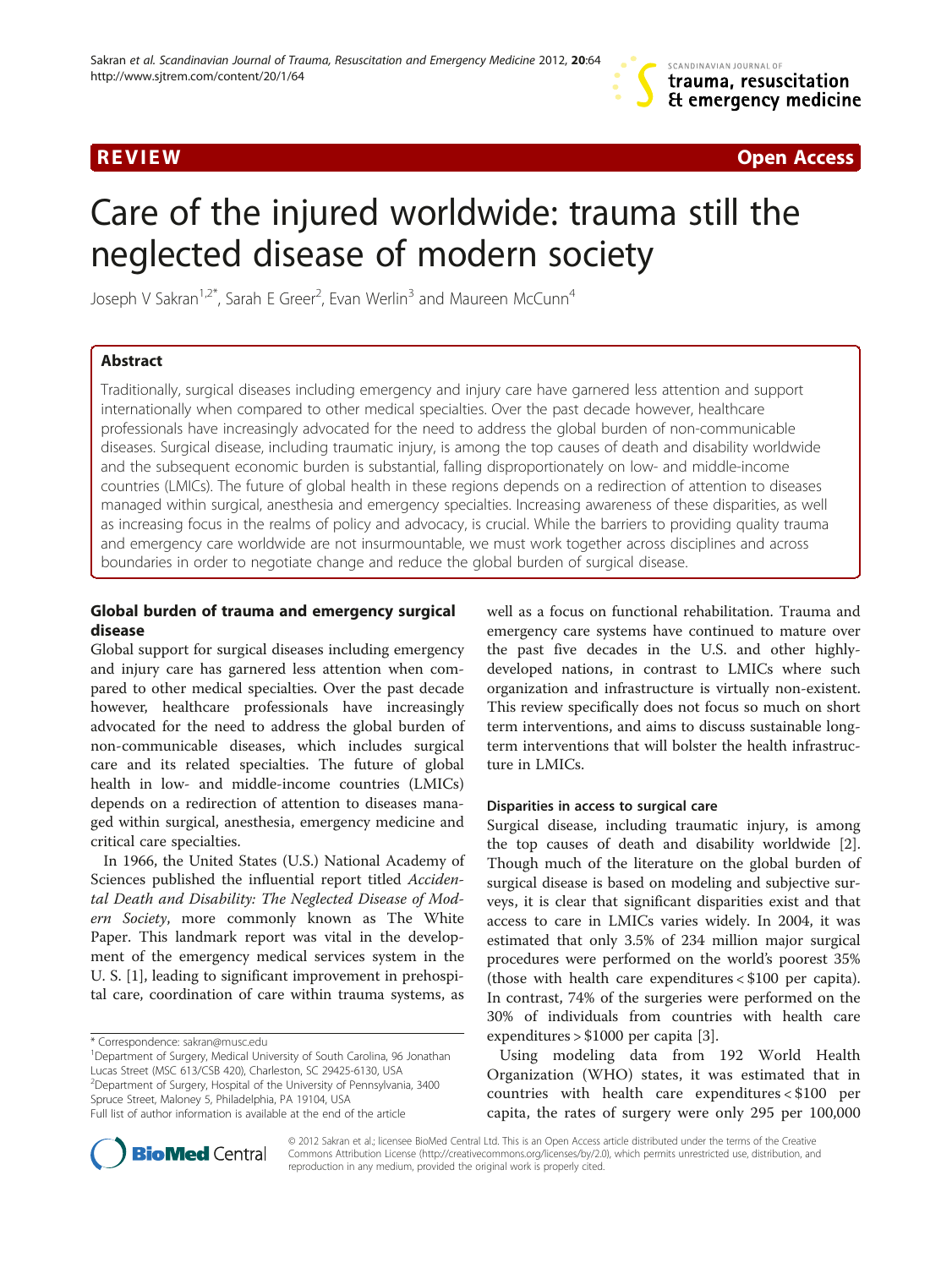[[3\]](#page-4-0). These estimations were confirmed in a retrospective study of 8 district hospitals across Tanzania, Uganda and Mozambique (countries with health care expenditures of 22, 44, and 21 dollars respectively), where the median annual rate of major surgical procedures was 25 per 10,000 [\[4](#page-4-0)].

## Disability due to surgical disease

The repercussions of poor access to surgical care are highlighted by the staggering impact of untreated surgical disease worldwide. Estimates suggest that 11% of the world's disability adjusted life years, or DALYs (an estimation of years of healthy life lost due to disease or disability), are due to conditions that could be adequately treated with surgery [\[5\]](#page-4-0). The worldwide DALYs lost due to surgical disease are 27 per 1,000, and this burden is felt disproportionally by LMICs. The African continent reports 38 DALYs per 1,000 in comparison to the Americas which report 21 DALYs per 1,000, well below the worldwide average [[5](#page-4-0)]. Due to variable reporting and registry quality, the true estimation of years of healthy life lost due to disease is likely even greater.

These global statistics are reflected locally in a study at a 90-bed hospital in Sierra Leone. Inpatient surgical care comprised only 1.7% of the hospital's 8598 total contacts in a 3-month period. However, the appropriate delivery of surgical services averted the loss of 15% of the hospital's DALYs during the same period. Basic outpatient surgical services such as suturing, fracture reduction or casting accounted for a significant portion of the hospital's caseload [\[5](#page-4-0)].

## Injury and trauma

Traumatic injury is the leading cause of death under the age of 45 in the U.S. and worldwide [[6\]](#page-4-0). Approximately 5.8 million people die each year as a result of injuries. This accounts for 10% of the world's deaths, more than the number of fatalities from malaria, tuberculosis and HIV/AIDS combined. Furthermore, ninety percent of these injury deaths occur in LMICs [[2](#page-4-0)]. Because trauma affects a relatively younger population, it accounts for more productive years of work lost than other illness, with an enormous economic and societal impact.

The global burden of injury is inversely proportional to income. Mortality increases concomitantly with the decreasing economic level of a country, from 35% mortality rates for injured patients (with Injury Severity Scores (ISS) > 9) in the U.S., to 55% in Mexico, to 63% in Ghana [\[7](#page-4-0)]. Eliminating these inequalities has the potential to result in 2,000,000 lives per year saved [\[7](#page-4-0)]. Injuries account for 63 million DALYs worldwide, with the highest per capita burden in Africa at 15 DALYs per 1,000 [[5\]](#page-4-0).

#### Mechanism of injury

The mechanism of injury leading to traumatic death (blunt, penetrating, drowning, burns) may vary by region, country and the relative state of war or peace locally. Road traffic crashes are the second highest cause of DALYs in 10–24 year olds, accounting for 5.4% of all DALYs; violence and self-inflicted injuries account for 3.5% and 2.8% respectively [[8](#page-4-0),[9](#page-4-0)]. In countries with higher economic growth, access to motorized vehicles (automobiles, two- and three-wheelers) may exceed traffic system development: quality of roads, traffic signals, crosswalks, resulting in a higher rate of motor vehicle crashes. (See Figure 1) A number of LMICs have legislation in place for injury prevention (i.e. seatbelt or helmet law). However, the problem lies in enforcement of these laws: without the ability of many LMICs to enforce these laws, the prevention interventions become ineffective [\[10-13](#page-4-0)]. In 2004, traffic crashes accounted for 10% of all deaths globally in people aged 10–24 years [\[14\]](#page-4-0). With many of these crashes occurring in remote locations, a delay in care often occurs. Other barriers to getting patients immediate medical care are the actual terrain itself, (with most ground infrastructure being dirt roads riddled



Figure 1 Traffic on two-lane road in Egypt (above), and Malawi (below) showing automobiles, pedestrians (lack of sidewalks or crosswalks), and absence of traffic signals or road signs.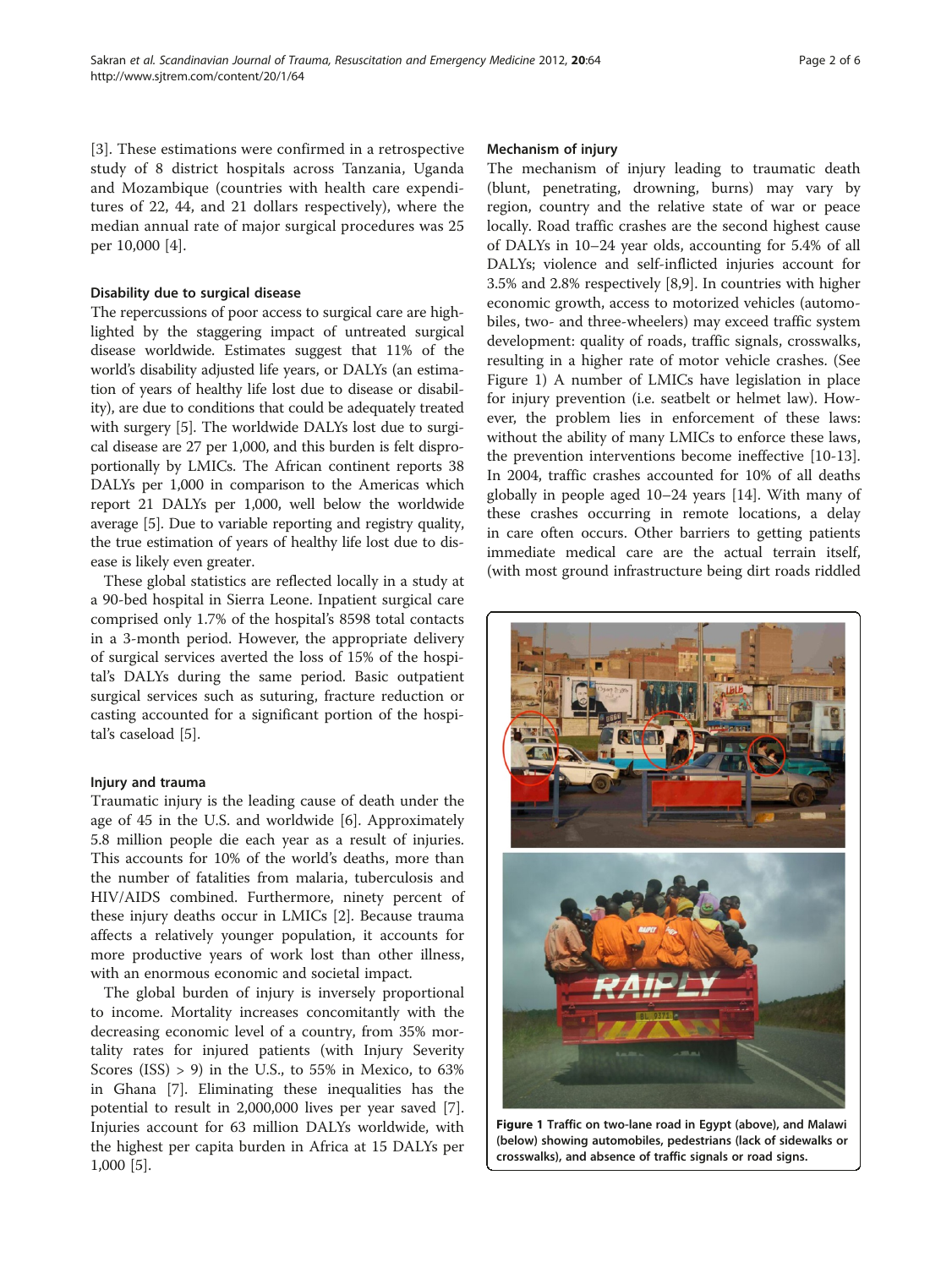with pot-holes), lack of an organized pre-hospital transportation system, and inability to pay for transport to a hospital.

Violent injuries may be communal (war), interpersonal (assaults, firearms) or self-inflicted (poisoning, suicide). War and conflict leads not only to direct traumatic injury but also to injury more difficult to quantify, such as rape and torture [[15](#page-4-0)], as well as the remnants of war, such as landmine injuries [\[16\]](#page-4-0). Patterns of injury seen in military conflicts [\[17-](#page-4-0)[20\]](#page-5-0) informs civilian care as new techniques for hemorrhage control and wound management are developed. Unfortunately these advances tend to occur primarily in higher-income countries where trauma system infrastructure already exists.

# Challenges to care

A number of factors in LMICs contribute to the significant morbidity and mortality associated with injury and emergency, and is reflective of the problems with access to care. Potential barriers to providing surgical care to the world's poorest include a lack of effective political advocacy, insufficient resources (both personnel and consumables), and a perception that surgical intervention is not cost-effective by population-based measures.

#### Prehospital care

In the prehospital setting, availability of transportation and lack of organized emergency medical services are the most significant impediments to providing optimal care. Just as overall mortality rates increase with decreasing economic status, prehospital death rates are also inversely proportional to economic status [[7\]](#page-4-0). In a study comparing prehospital death rates, 59% of trauma deaths occurred in the field in high-income settings, compared to 72% in middle-income and 81% in lowincome environments [[7\]](#page-4-0).

The time it takes to reach definitive care impacts this increased mortality rate. In most countries, there is no centralized "911" emergency call system and the ill or injured must transport themselves or pay for a private ambulance. Across 48 medium to large sized hospitals in Kenya, only 52% of patients arrived at the hospital within 30 minutes after a road traffic injury, and only 72% within one hour [[21](#page-5-0)].

Several countries have adapted non-Western models of pre-hospital care [[22\]](#page-5-0) with training of "first responders" in the lay public [\[23](#page-5-0)-[25\]](#page-5-0) as well as the training of taxi drivers as de facto prehospital personnel [\[26-28](#page-5-0)]. Longitudinal studies that report outcomes after system implementation may help inform future infrastructure development. With a variety of systems and potential solutions, it is important to recognize that no single practice is applicable in all settings, but rather that prehospital care for emergency services should be adapted to meet local community needs [[23,29-31](#page-5-0)].

# Hospital factors

The availability of international quality indicators is highly variable, and makes the objective assessment of care difficult. The WHO has played a prominent role in addressing this gap, and recognizes three categories pertaining to the provision of care where improvement efforts may be focused: physical resources (lack of equipment, or equipment that is not appropriately maintained), organizational resources (lack of performance improvement efforts), and human resources (lack of adequately trained staff). In 2004, the WHO working group publication Guidelines for Essential Trauma Care delineated 11 core essential services as well as 260 individual items (both physical and human resources) that should be available based on the level of care from small rural clinics to tertiary centers [[32\]](#page-5-0). This publication, with its endorsement by the International Association of Trauma Surgery and Intensive Care (IATSIC), the International Trauma Anesthesia and Critical Care Society (ITACCS) and the International Society of Surgery, serves not only as a guideline for healthcare providers, but as an advocacy statement to prompt action [[33,34\]](#page-5-0).

#### Physical resources

The harsh reality of economics impacts in-hospital trauma and surgical care in a very direct fashion. Cash deposits are frequently demanded prior to treatment, and often require the signing of a binding agreement [[21\]](#page-5-0). This practice is not uncommon in many LMICs where injured patients must provide proof of payment prior to receiving even emergency care. Patient and families are often required to procure their own medical supplies, including not only medications, but also bandages and surgical dressings [[31\]](#page-5-0).

Physical resources must be not only available but functional. Life-saving and disability-preventing surgical procedures can be achieved only in conjunction with appropriate anesthesia services. In a convenience sampling of 22 countries and a total of 590 facilities, 35% of hospitals had no access to oxygen and 40% had no anesthesia machines Approximately 25% of facilities reported that they had no access to emergency airway equipment (laryngoscopes, endotracheal tubes, face masks) [\[35\]](#page-5-0).

#### Organizational resources

Trauma surgery has a long history of incorporating performance improvement efforts into clinical practice, but many LMIC do not have this organizational infrastructure in place. The WHO provides guidelines for trauma care resources through the Global Initiative for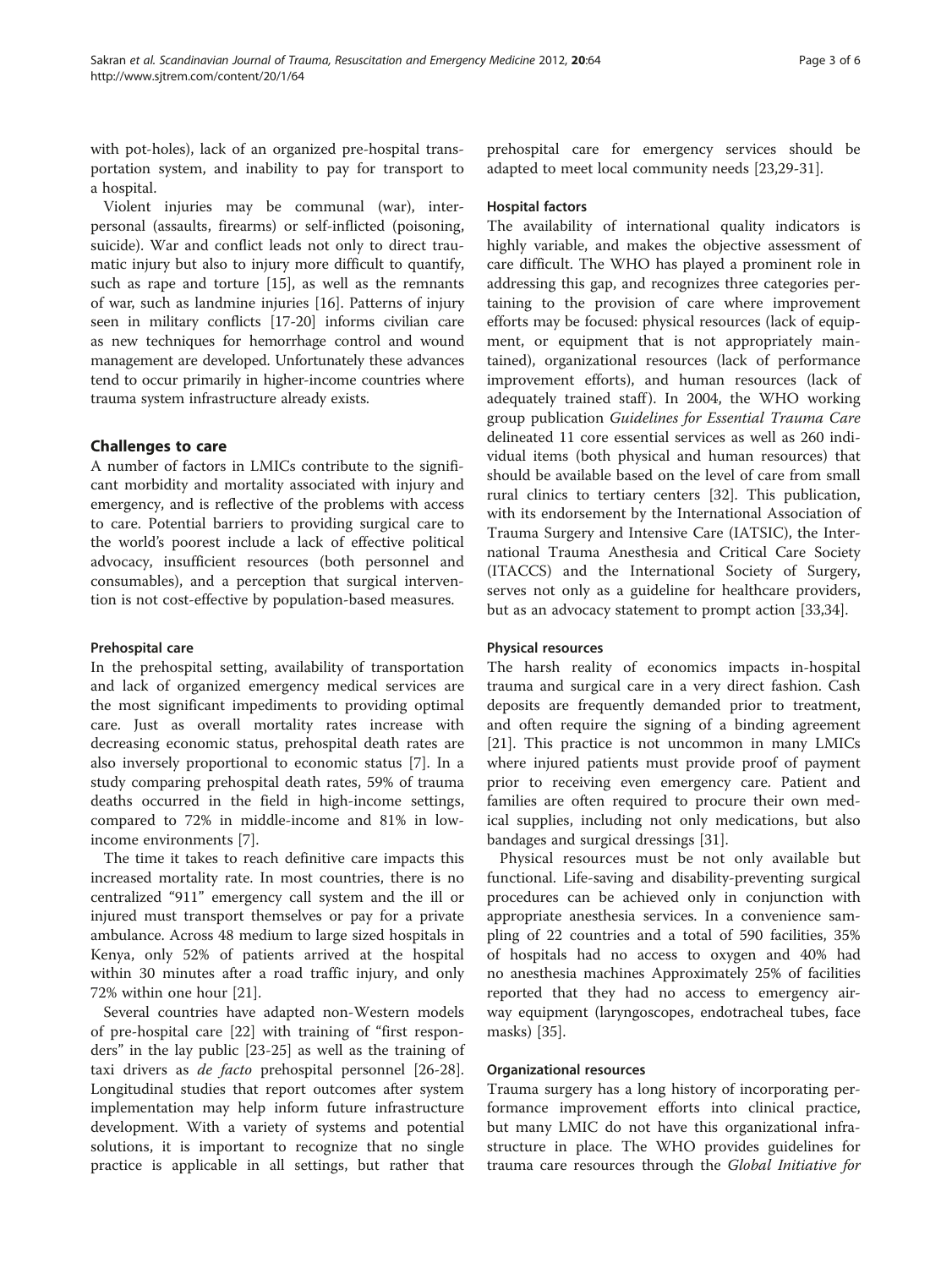Emergency and Essential Surgical Care [[36\]](#page-5-0) and Guidelines for Essential Trauma Care [\[32](#page-5-0)] which have been implemented in several countries. Implementation of basic performance improvement efforts to identify preventable deaths and address patient care issues has been shown to decrease mortality, such as when implemented at hospital in Khon Kaen, Thailand [[37\]](#page-5-0). The importance of establishing and attaining benchmarks is a better understanding of the processes of patient care, and lies at the foundation of improving quality of care for all patients. Another effort to bridge the knowledge gap is on-line resources that provide free educational material tailored towards LMIC such as: [http://www.](http://www.primarytraumacare.org) [primarytraumacare.org](http://www.primarytraumacare.org),<http://www.trauma.org>.

#### Human resources

There is a critical shortage of healthcare workers in LMICs. Disparities between global healthcare needs and the available workforce are due to multiple factors: lack of training, inadequate salary reimbursement, perceptions of a lack of professional status, and the 'brain drain' to more highly developed countries. Sub-Saharan Africa carries 24% of the global burden of disease but as little as 3% of the world's health workers ([http://www.](http://www.who.int/surgery/globalinitiative/en/) [who.int/surgery/globalinitiative/en/](http://www.who.int/surgery/globalinitiative/en/)). Many trained and educated nationals who work in the healthcare field leave their home country for better pay, more opportunities or better education for their families, and in conflict zones, often to escape the risk of imprisonment or death for treating enemy forces.

This leaves local hospitals often unable to perform procedures at the desired level. In district hospitals within the war-ravaged zones of Sri Lanka, 35.7% of the hospitals were unable to perform removal of a foreign body, 95% were unable to perform cricothyroidotomy or tracheostomy, and 60% were unable to perform chest tube insertion or burn management, opting instead to refer patients to other hospitals [[38](#page-5-0)].

An issue that has been highlighted more recently is the fact that surgeons training in western societies continue to narrow their expertise as they become sub-specialized. One might see how this can spiral into a tremendous issue for LMICs that already deal with insufficient general surgery experts. This further supports training of non-physician providers that will be discussed in more detail below. In addition to the need for surgical expertise, the need for better anesthesia care and more anesthesiologists in LMICs is increasingly recognized as a healthcare concern. The World Health Assembly established a Task Force for Scaling Up Education and Training for Health Workers and identified several factors such as those listed above necessary for successful scale-up programs [[39\]](#page-5-0).

The high mortality rate associated with anesthesia in LMICs (as high as 1 death per 144 cases) is often ascribed to lack of training and oversight [[40](#page-5-0)]. A recent survey to assess the availability of anesthesia providers in LMICs obtained information from Zambia, Yemen, Tanzania, Zimbabwe, Afghanistan, Senegal, Cameroon, Benin, the Democratic Republic of Congo, Rwanda, Uganda, and Cote d'Ivoir; Swaziland was the only country with more than one physician or non-physician anesthesia provider per 100,000 people [[41](#page-5-0)-[43\]](#page-5-0). A WHO survey tool administered to 344 health care facilities in LMICs showed 30% had no anesthesia provider in the medical facility, and 41% of anesthetics were delivered by uncertified, unlicensed and unregistered nonphysician providers [[44\]](#page-5-0).

#### Interventions

Of the 234 million surgical procedures performed worldwide, humanitarian aid organizations provide 50–100,000 surgical interventions annually [\[45](#page-5-0)]. While the presence of foreign nationals may help to support a healthcare system for the short term, in the long term, capacity building and efforts to create sustainable programs to address unmet trauma, emergency, and anesthesia healthcare needs is mandatory. Several highly-developed nations have paired with LMICs to create training programs, establish universities, sustain hospital services, run trauma and emergency care courses, and organize exchange programs that allow practitioners to work abroad [[46-49\]](#page-5-0).

#### Non-physician providers – 'task shifting'

Several countries have utilized the concept of task shifting in order to use healthcare workers replace or supplement the work-shortage of physicians, particularly in rural areas. A recent review identified 31 studies from various countries that have instituted task shifting through the use of non-physician providers, suggesting this is a promising policy option to increase productivity in provision of health care services as well as standardize the services provided at a given quality and cost [\[50](#page-5-0)]. This has been successfully implemented for trauma surgery in Cambodia [\[51](#page-5-0)]. A focused discussion of surgery and anesthesia needs in Africa also identified the value of task shifting, where surgical procedures and anesthetics are performed by other providers when physicians are not available [\[52\]](#page-5-0).

#### Additional training

The American College of Surgeons Advanced Trauma Life Support  $(ATLS^@)$  course offers a basic foundation in the principles and practice of trauma care, but with significant impact. Institution of ATLS in Trinidad was associated with a decrease in mortality from 67% to 34% for severely injured patients [[53,54\]](#page-5-0). Other efforts to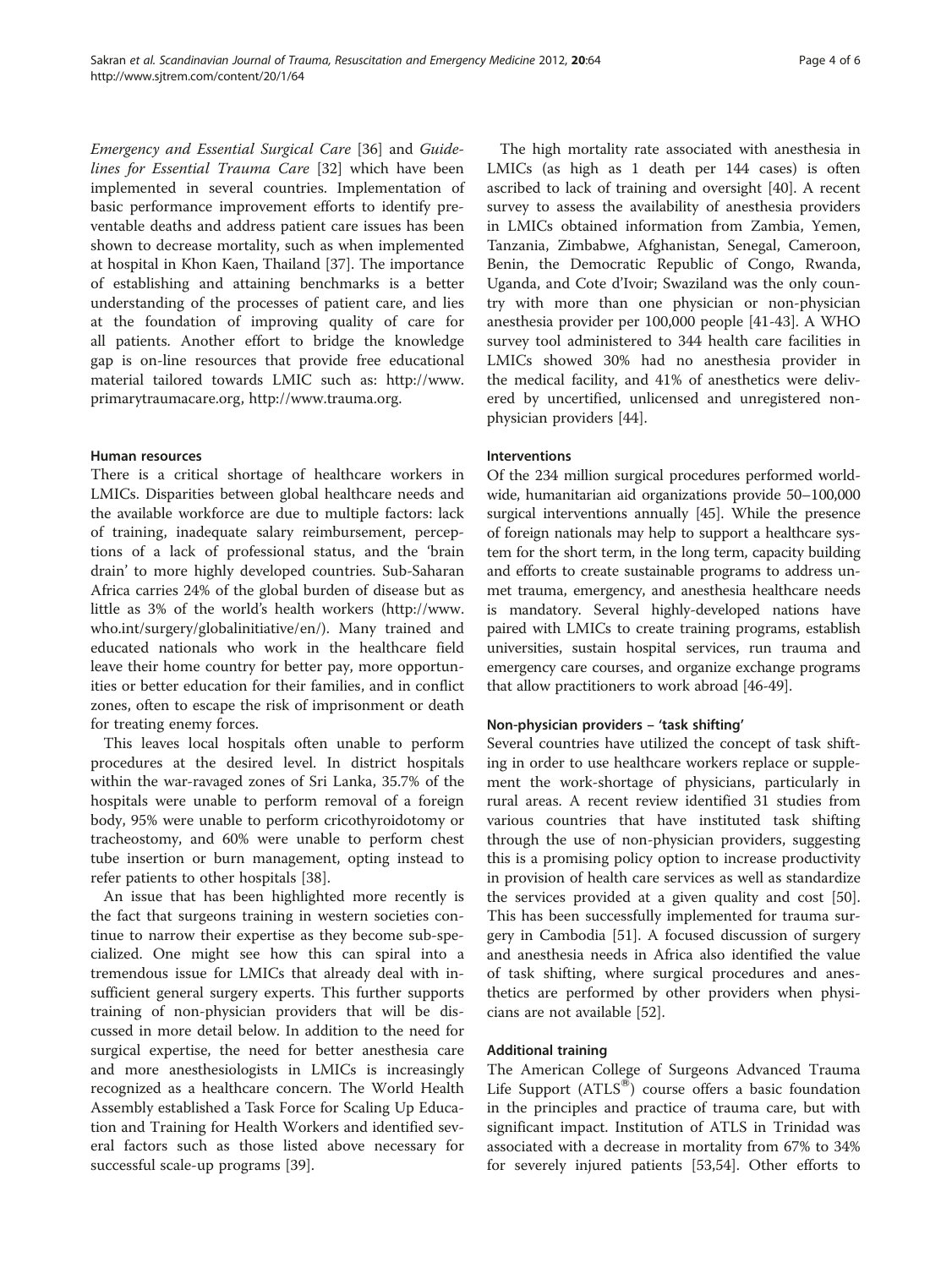<span id="page-4-0"></span>provide additional training as well as further opportunity for exchange between surgeons across countries have demonstrated benefit [\[55,56](#page-5-0)]. Commonalities in knowledge, training, and previous experiences will allow for formation of interdependent multidisciplinary teams. Trauma team training, as occurs in the military and in high-income nations, can also be implemented in hospitals in LMICs [[57\]](#page-5-0).

Global anesthesia outreach in education and local training of anesthesia providers is a short-term strategy supported by the WHO to improve the quality and quantity of providers in countries with insufficiently met needs [[41](#page-5-0)]. The sustained presence of Western-trained anesthesiologists, in rotation or for several months' time, could contribute to the training and education of providers in developing nations. Support for LMICs to develop their own education and training, to institute programs for the specialty of anesthesia, and to adopt the practice of 'task shifting', would help to lessen the gap between need and availability of qualified providers. An approach to addressing global health care needs is seen in the Medical School for International Health, a partnership between Ben-Gurion and Columbia universities. This unique program prepares students to work both in medicine and an international health setting, emphasizing the practice of preventive and population based medicine across cultures [[58](#page-5-0)].

#### Future directions

The global burden of trauma and emergency surgical disease is vast and includes anesthesia services; pre-hospital systems; and physical, human and organizational resource availability. There is a growing recognition among health care providers however, that the future of global health in low- or middle-income countries (LMICs) depends not only on addressing communicable diseases, but focusing attention on diseases managed within surgical, anesthesia, and emergency care specialties. Increasing the awareness of existing disparities, as well as stakeholder involvement in the realms of policy and advocacy is vital to improving the current situation. The barriers to providing quality trauma and emergency care worldwide are not insurmountable – but we must work together across disciplines and across borders if we are to raise the bar and negotiate change. Our patients deserve no less.

#### Competing interests

The authors declare that they have no competing interests.

#### Authors' contributions

Design – JS, SG, EW, MM Literature Review – JS, SG, EW, MM Analysis of Data – JS, SG, EW, MM Writing of Manuscript – JS, SG, EW, MM All authors read and approved the final manuscript.

#### Author details

<sup>1</sup>Department of Surgery, Medical University of South Carolina, 96 Jonathan Lucas Street (MSC 613/CSB 420), Charleston, SC 29425-6130, USA. <sup>2</sup>Department of Surgery, Hospital of the University of Pennsylvania, 3400 Spruce Street, Maloney 5, Philadelphia, PA 19104, USA. <sup>3</sup>Perelman School of Medicine, University of Pennsylvania, 3400 Spruce Street, Maloney 5, Philadelphia, PA 19104, USA. <sup>4</sup>Department of Anesthesiology and Critical Care, Hospital of the University of Pennsylvania, 3400 Spruce Street, Dulles 6, Philadelphia, PA 19104, USA.

#### Received: 26 June 2012 Accepted: 11 September 2012 Published: 15 September 2012

#### References

- 1. Accidental death and disability: the neglected disease of modern society. Washington D.C: National Research Council, National Academy of Sciences; 1966.
- 2. World Health Statistics. 2011 [http://www.who.int/whosis/whostat/2011/en/](http://www.who.int/whosis/whostat/2011/en/indext.html) [indext.html.](http://www.who.int/whosis/whostat/2011/en/indext.html)
- 3. Weiser TG, Regenbogen SE, Thompson KD, Haynes AB, Lipsitz SR, Berry WR: An estimation of the global volume of surgery: a modelling strategy based on available data. Lancet 2008, 372:139–144.
- 4. Galukande M, Schreeb JV, Wladis A, Mbembati N, Miranda HD, Kruk ME: Essential surgery at the district hospital: a retrospective descriptive analysis in three African countries. PLoS Medicine 2010, 7:1–10.
- 5. Debas HT, Gosselin R, McCord C, Thind A: Surgery. In: Disease Control Priorities in Developing Countries. 2nd edition. Oxford: Oxford University Press; 2006:1245–1259.
- 6. Institute of Medicine Committee on Injury Prevention and Control: Reducing the burden of injury: advancing prevention and treatment. Washington, DC: National Academy Press; 1999.
- 7. Mock CN, Jurkovich GJ, nii-Amon-Kotei D, Arreola-Risa C, Maier RV: Trauma mortality patterns in three nations at different economic levels: implications for global trauma system development. Journal of Trauma, Injury, Infection, and Critical Care 1998, 44:804–812.
- 8. Gore FM, Bloem PJ, Patton GC, Ferguson J, Joseph V, Cofey C: Global burden of disease in young people aged 10–24 years: a systematic analysis. Lancet 2011, 377:2093–2102.
- The global burden of disease: 2004 update. [http://www.who.int/entity/](http://www.who.int/entity/healthinfo/global_burden_disease/GBD_report_2004update_full.pdf) [healthinfo/global\\_burden\\_disease/GBD\\_report\\_2004update\\_full.pdf.](http://www.who.int/entity/healthinfo/global_burden_disease/GBD_report_2004update_full.pdf)
- 10. Jaung MS, Yu S, Stallones L, Xiang H: Road traffic injuries among middle school students in a rural area of China. Traffic Injury Prevention 2009, 10:243–251.
- 11. Bashir MO, Abu-Zidan FM: Motor vehicle collisions with large animals. Saudi Medical Journal 2006, 27:1116–1120.
- 12. Fallahzadeh H, Dehgani A: Epidemiology of road traffic mortality and injuries in Yazd, Iran during 2003–2008. Chinese Journal of Traumatology 2011, 14:293–296.
- 13. Bacchieri G, Barros AJ: Traffic accidents in Brazil from 1998 to 2010: many changes and few effects. Revista de Saude Publica 2011, 45:949–963.
- 14. Patton GC, Cofey C, Sawyer SM, Viner RM, Haller DM, Bose K: Global patterns of mortality in young people: a systematic analysis of population health data. Lancet 2009, 374:881–892.
- 15. Mukwege D: No more! Organized rape in the Democratic Republic of the Congo must stop now. International Journal of Gynecology & Obstetrics 2011, 114:1–3.
- 16. Bilukha OO, Laurenge H, Danee L, Subedi KP, Becknell K: Injuries and deaths due to victim-activated improvised explosive devices, landmines and other explosive remnants of war in Nepal. Injury Prevention 2011, 17:326–331.
- 17. Kummoona RK: Missile war injuries of the face. Journal of Craniofacial Surgery 2011, 22:2017–2021.
- 18. Pannell D, Brisebois R, Talbot M, Trottier V, Clement J, Garraway N, McAlister V, Tien HC: Causes of death in Canadian Forces members deployed to Afghanistan and implications on tactical combat casualty care provision. Journal of Trauma, Injury, Infection, and Critical Care 2011, 71:S401–S407.
- 19. Rigg JL, Mooney SR: Concussions and the military: issues specific to service members. PM&R 2011, 3:S380–S386.